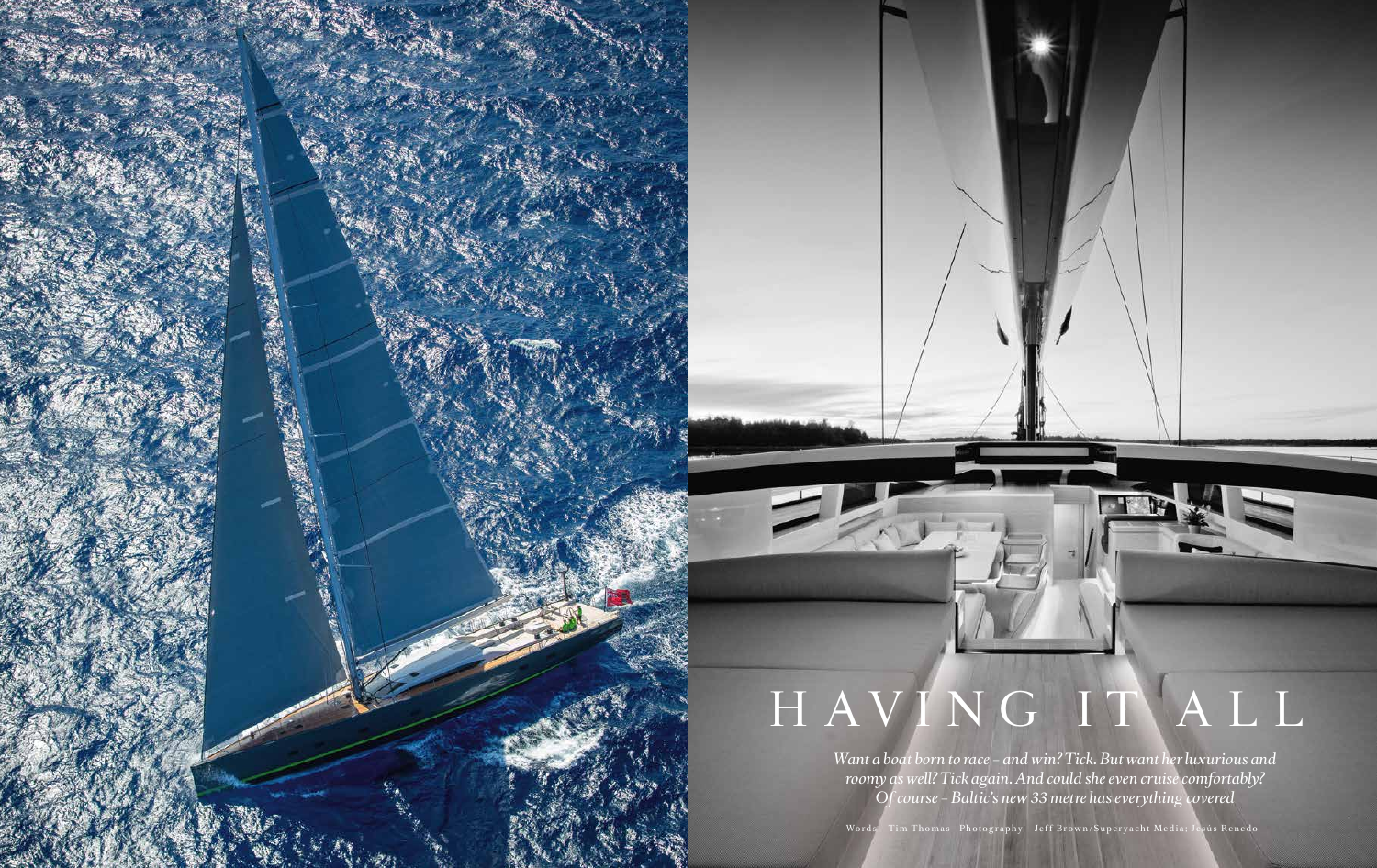that this yacht has been designed to dominate the racecourse. While that this yacht has been designed to dominate the racecourse. While metre *WinWin* – from the dock and glance over her sleek profile, wide transom, carbon rig and race-bred deck layout, you might be forgiven for thinking that her name is a statement of intent, there is an element of that, her name in fact reflects the project name the team applied because of the remarkable balances she achieves across all areas: comfort and performance, lifting keel and accommodation layout, weight saving and impressive noise insulation. As her design and build team proudly explain, she provided win-win situations at

impressive, not least because of the low profile the design team retained in her lines, and the fact that the glass at the aft end disappears at the flick of a switch to create a seamless inside/outside connection with the cockpit. "We had 2.5 metres as the target headroom, which is quite tall for a yacht of this size and nature," says Mark Tucker of Design Unlimited, responsible for the interior layout and design. "We worked hard on the structure of the coachroof with the SP Gurit team, as the coachroof beams play a major part with the back of the companionway being open. It was a struggle: we built a full-size mock-up very early on so the owner could get really comfortable with the sightlines and everything. You can see that there's no margin."

The result is a large, open saloon with a sofa and a large seating/ dining area, and a table system that can be extended to cater for more guests. An inside nav and conning station sits at the forward end. From the saloon, the accommodation splits off with steps leading forward and aft. "Everything forward is the owner's accommodation," Tucker explains. "The owner certainly went for it in the space claim: he knew what he wanted, a private area, and this was really important to him." Descending the companionway reveals a pilot cabin with bunks – used by the owner on passage, or as an emergency additional cabin for guests – with the dayhead doubling as a guest bathroom complete with shower. A doorway between the mast foot and the keelbox leads to the owner's suite proper – a generous seating area with table and pop-up TV leads to an office area, before the sleeping cabin itself is reached through a door. The space is impressive, allowing for a full, walkaround double bed, head and en suite. "For a boat this size, it's a very luxurious space," says Tucker. "It's something that's really cool about the boat: for interior spaces it gave us something really nice to work with."

every turn. On deck, her layout is clean but designed for business – she will be used extensively for cruising, and can be sailed by a crew of just four. Vast deck spaces – including two giant sunpads at the forward end of the cockpit – invite relaxed lounging. But take a look at the deck gear and it is clear that racing has also been considered. More surprises are down below. Headroom in the deck saloon is This additional weight of insulation could have had a critical impact on the build as a whole, but weight-saving efforts – light fittings are polished aluminium instead of polished stainless, for an example of the kind of savings made in every area – mean her final lightship displacement of 77,123 kilos was actually under the original estimate of 78,958 kilos by nearly two tonnes.

The two guest cabins – both en suite twins – are aft of the saloon, followed by a generous crew mess and cleverly designed galley. Two comfortable crew cabins complete the accommodation, with the generous volume of the stern given to a decent garage and lazarette; a transom door folds down to create a bathing platform.

The décor has been kept deliberately unfussy, comprising a white

oak finish throughout developed by Design Unlimited and the yard, where paint is added to natural oak, then immediately rubbed back. "It's just lovely," says Tucker. "It has a very natural feel to it and it's protected. "The owner is into keeping detail to a minimum, keeping everything very clean," Tucker continues. "He was very much involved with it all. There's no cut-back in luxury and comfort and as much as racing she's a really good boat for cruising – a difficult balance to achieve."

See more on the ipad editioneditio ipad the more See

A lot of that comfort comes from the almost obsessive detail paid to noise and vibration insulation – a tricky thing to balance when weight saving is also a key project driver. "Van Cappellen (noise specialist) were involved from the very beginning," explains Henry Hawkins, CEO of Baltic Yachts. "We look very closely at the vibration and structural noise as well. On *WinWin* we used much more cork in some of the nonstructural panels where we would normally have used just foam." The cabin doors also have a drop-down seal to enhance sound isolation. "We employed 4,912 kilos of noise damping materials in the end, up from an initial prediction of 4,300 kilos," continues Hawkins. The results are impressive, with targets of 51dB to 56dB in parts of the owner's accommodation under engine easily achieved in practice.

It all bodes well for sailing performance, and as I discover on a blast off the coast of Gran Canaria, here *WinWin* really shines. Setting off in 12 to 13 knots of true wind, she carries good weight through the wheel but responds to the slightest input. With the log recording 11.2 knots at an apparent wind angle of 19 degrees (35 degrees TWA), in the lulls she maintains speeds at or above true wind. Cracking off a few degrees brings an instant surge and as the breeze builds so does her speed – hitting 13.5 to 14.5 knots in 16 to 18 knots of wind. Off the wind, with the top-down furling kite stretched out in 26 knots of breeze, she canters along happily at 18.5 knots with just four people manning the sail controls.

She shows great potential for future pace, particularly on the racecourse, although at this stage the crew are taking it easy while they learn the boat. In fact, the rig has been designed to take a full squaretopped racing main, while a bolt-on two-metre bowsprit will allow for more powerful downwind sails. When fully tuned and pushed hard with a full race crew, *WinWin* is going to be a very exciting boat to sail.

The wake from the transom is minimal, implying a highly efficient hull shape – no doubt enhanced by her retractable propulsion system from Ship Motion Group. This single fixed prop closes flush to the hull when sailing, while giving a far more efficient drive when under power. In addition, *WinWin* carries both retractable bow- and stern-thrusters ensuring she is easily manoeuvred in tight spaces.

Her lines come from Palma-based naval architect Javier Jaudenes, who has previously designed smaller series yachts and a few performance monsters such as Sir Charles Dunstone's TP52 – but *WinWin* is the largest project he has undertaken so far. "I worked every minute I could," he enthuses. "I started from zero, but with all the key players involved so the interior and deck layout were developed together – she's an integrated product." With CFD and a year of research, Jaudenes tested 35 hulls and three rigs before settling on the final design. "She features a wide transom for dynamic stability," he continues. "She was drawn for reaching and downwind sailing, but is tippy enough for light winds also. A key feature was that she could be operated by four crew when cruising, so I went for a simple cockpit and deck layout."

*WinWin* is likely to make her racing debut at the Loro Piana Caribbean Superyacht Regatta & Rendezvous in March 2015, although she will by no means be in her final race trim. Even in warm-up mode, however, she is likely to prove a tough competitor. Perhaps there's an element of expectation in that name after all. **B**



*Above: with a cockpit designed for lounging (particularly when in cruise mode), there is ample space for relaxation, while the drop-down glass bulkhead at the end of the deck saloon creates a seamless connection between inside and outside areas. Middle: under sail* WinWin *already provides thrilling performance even though she is not yet fully tuned. Bottom: sightlines from the deck saloon and interior seating and dining area were carefully considered and proved challenging, especially with the sleek, low-profile coachroof*





*When fully tuned and pushed hard with a full race crew,*  WinWin *is going to be a very exciting boat to sail*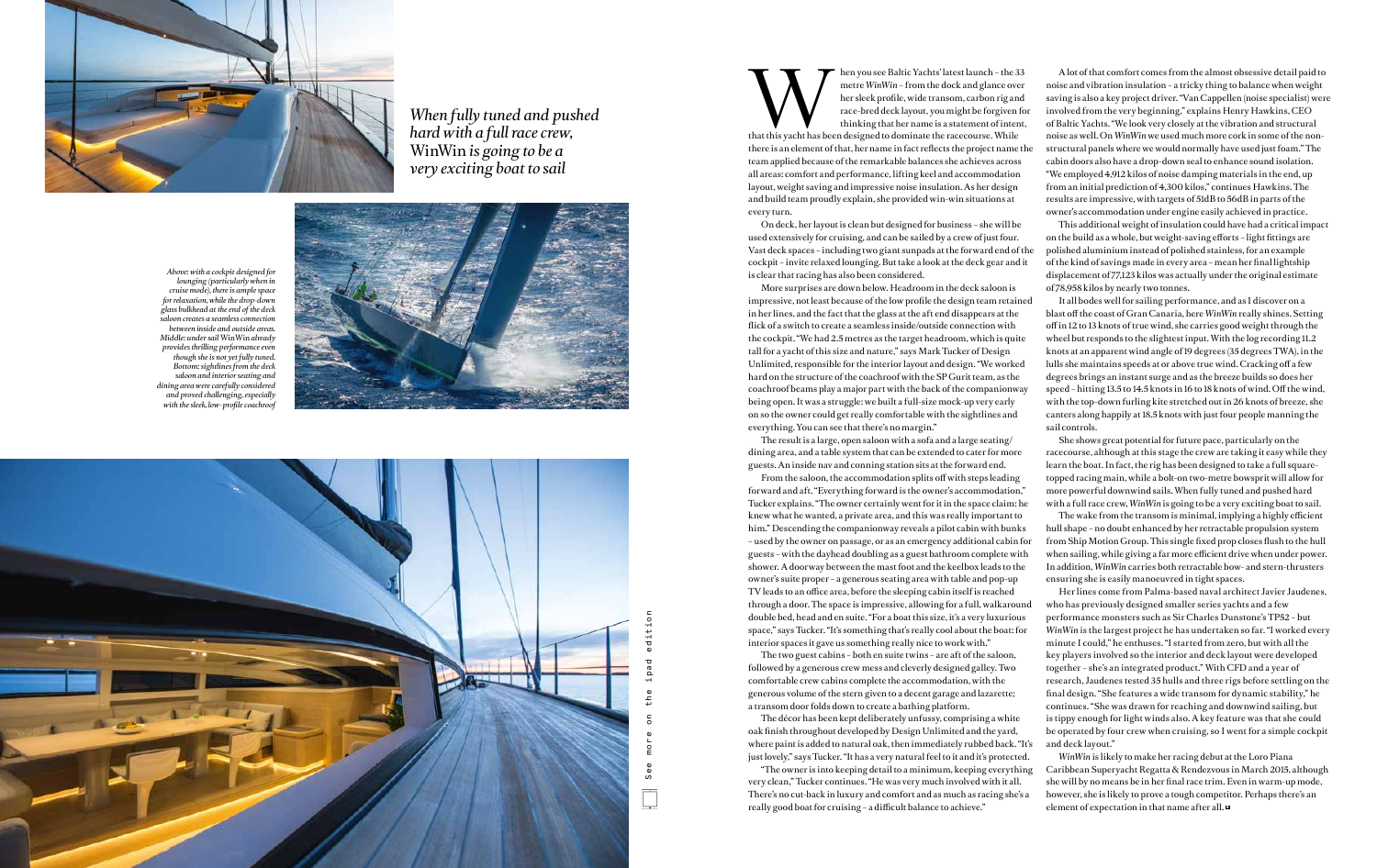*"As much as racing, she's a really good boat for cruising – a difficult balance to achieve"*







*Top: her beautifully designed cockpit includes funky helm consoles that hold comprehensive sail control buttons on the riser. She may take a large crew to race her properly, but she can easily be cruised with a crew of just four. Above right: the deck saloon – from which separate stairways lead to the two guest cabins and to the owner's area – features the same simple, unfussy yet beautifully realised décor found throughout, with book-matched white oak veneers the dominant finish. Right: the master suite is a haven of privacy, and includes the best seat in the house: a moulded shower seat (not shown) in the en suite that offers a perfect underwater view when sailing on port tack*